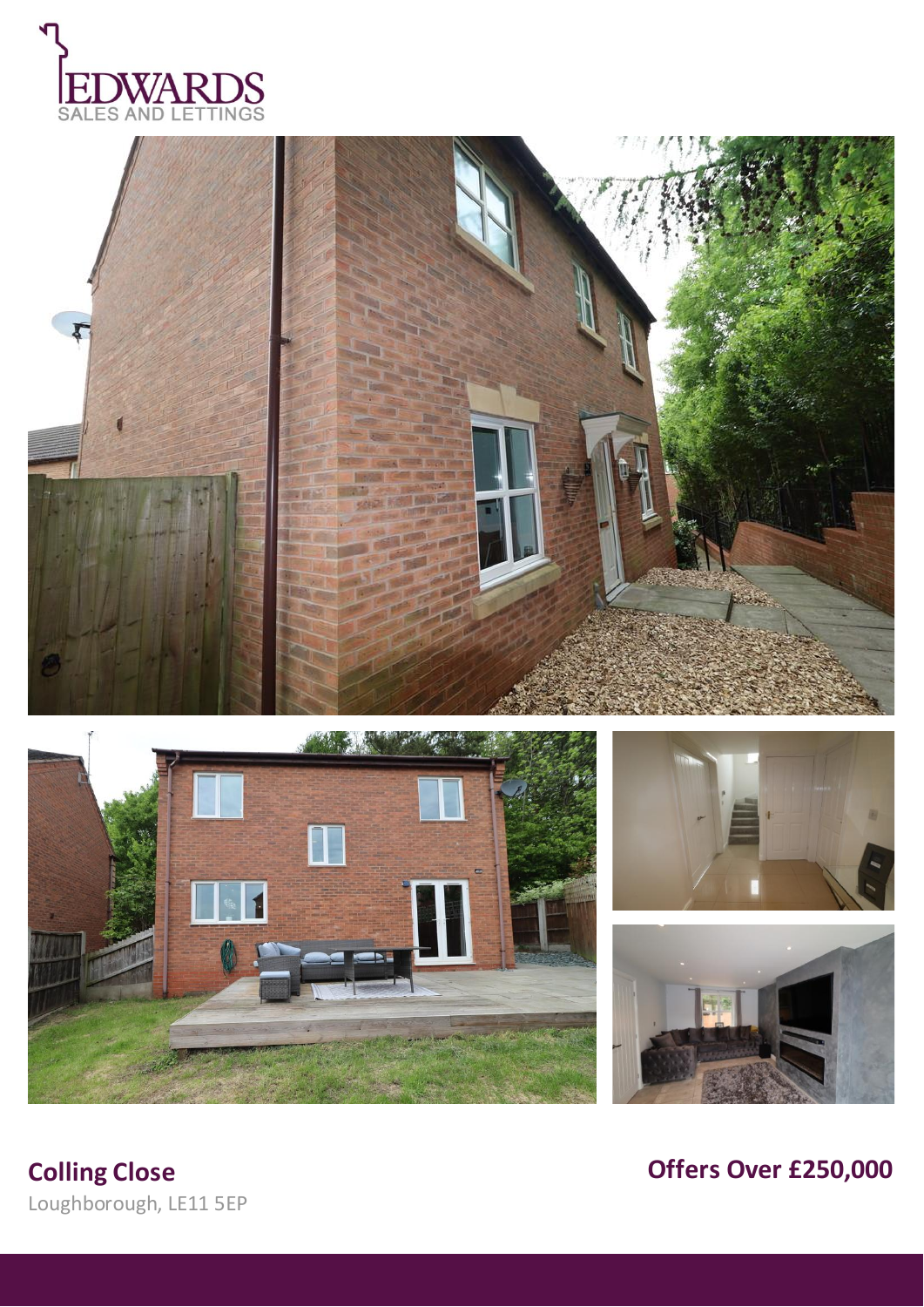## **Property Features**

- STONEBOW PRIMARY **SCHOOL CATCHMENT**
- KITCHEN/DINER
- SINGLE GARAGE
- THREE BEDROOMS (MASTER ENSUITE)
- PRIVATE ENCLOSED REAR GARDEN
- FAMILY BATHROOM UPSTAIRS
- DOWNSTAIRS W.C

# **Full Description**

TUCKED AWAY in the corner of a CUL-DE-SAC, this SPACIOUS DETACHED HOUSE makes a LOVELY FAMILY HOME. The good size entrance hall leads to a GENEROUS LOUNGE, having French doors to the rear garden, a SIZEABLE KITCHEN/DINER and DOWNSTAIRS W.C. Upstairs, there are THREE DOUBLE BEDROOMS, master ENSUITE and family bathroom. There is also a PRIVATE ENCLOSED REAR GARDEN, SINGLE GARAGE and parking. Being close to excellent local amenities and within the STONEBOW PRIMARY SCHOOL CATCHMENT, this is likely to be popular, so book your viewing today!

## ENTRANCE HALL

## 9' 10" x 6' 3" (3m x 1.91m)

PVCu double glazed front door leading to entrance hall and providing access to ground floor accommodation, to include kitchen/diner, lounge and downstairs WC. Tiled flooring, radiator and smart neutral décor. Carpeted stairwell leading to first floor.

## LOUNGE

## 18' 5" x 10' 3" (5.61m x 3.12m)

Generously proportioned running the full length of the property providing plentiful living space for family to enjoy. Entry via double doors to contemporary décor with media wall encompassing modern fireplace with gas fire. Tiled flooring, radiator and PVCu double glazed windows to front and French doors leading to garden and decking beyond.

## KITCHEN/DINER

## 18' 4" x 8' 2" (5.59m x 2.49m)

Open plan kitchen/diner with plenty of space for dining room table and chairs. Fitted with a range of contemporary handleless wall, base and drawer units and complemented by silestone worksurfaces. Undermount stainless steel sink,







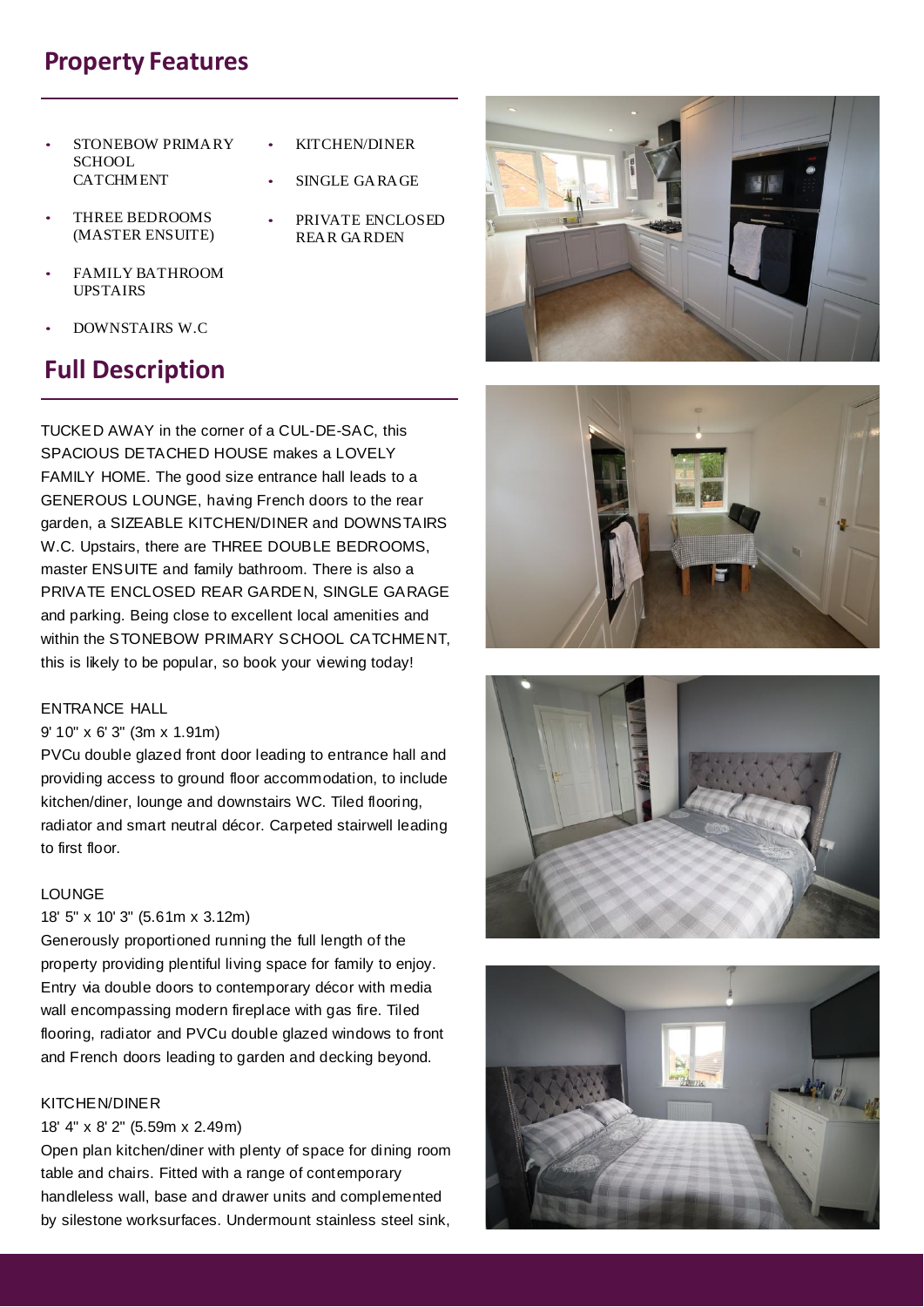5 ring gas hob with extractor fan above, integrated oven, microwave, fridge/freezer and washing machine. Subway tile walls and vinyl flooring. PVCu double glazed windows to both front and rear aspect.

#### WC

Close coupled W.C., pedestal wash hand basin. Ladder style radiator and tiled floor and partially tiled walls.

## BEDROOM ONE

#### 14' 1" x 10' 5" (4.29m x 3.18m)

PVCu double glazed window to rear elevation, carpet flooring, radiator. Plenty of space for wardrobes. Door to ensuite shower room.

## EN SUITE

#### 8' 10" x 3' 11" (2.69m x 1.19m)

Separate shower cubicle, close coupled W.C, pedestal wash hand basin, tiled floor and walls and PVCu double glazed window to front aspect.

#### BEDROOM TWO

9' 6" x 8' 6" (2.9m x 2.59m) PVCu double glazed window to front elevation, carpet flooring and radiator.

## BEDROOM THREE

8' 6" x 8' 6" (2.59m x 2.59m) PVCu double glazed window to rear elevation, carpet flooring and radiator.

#### BATHROOM

#### 7' 9" x 5' 7" (2.36m x 1.7m)

The property benefits from paneled bath, close coupled W.C, pedestal wash hand basin, tiled floor and walls and PVCu double glazed window to front aspect.

#### **OUTSIDE**

Discreetly tucked away and not overlooked, the front of the property is reached via a pathway leading to a double frontage property surrounded by neat gravel borders. To the rear of the property is a private lawned garden with decking area for seating and barbecues. Enclosed with wooden fencing providing secure and private garden.

## GENERAL NOTES

Please contact Clare, Katie, Dominique or Liz to arrange your viewing.

Any fixtures, fittings or appliances mentioned in these details